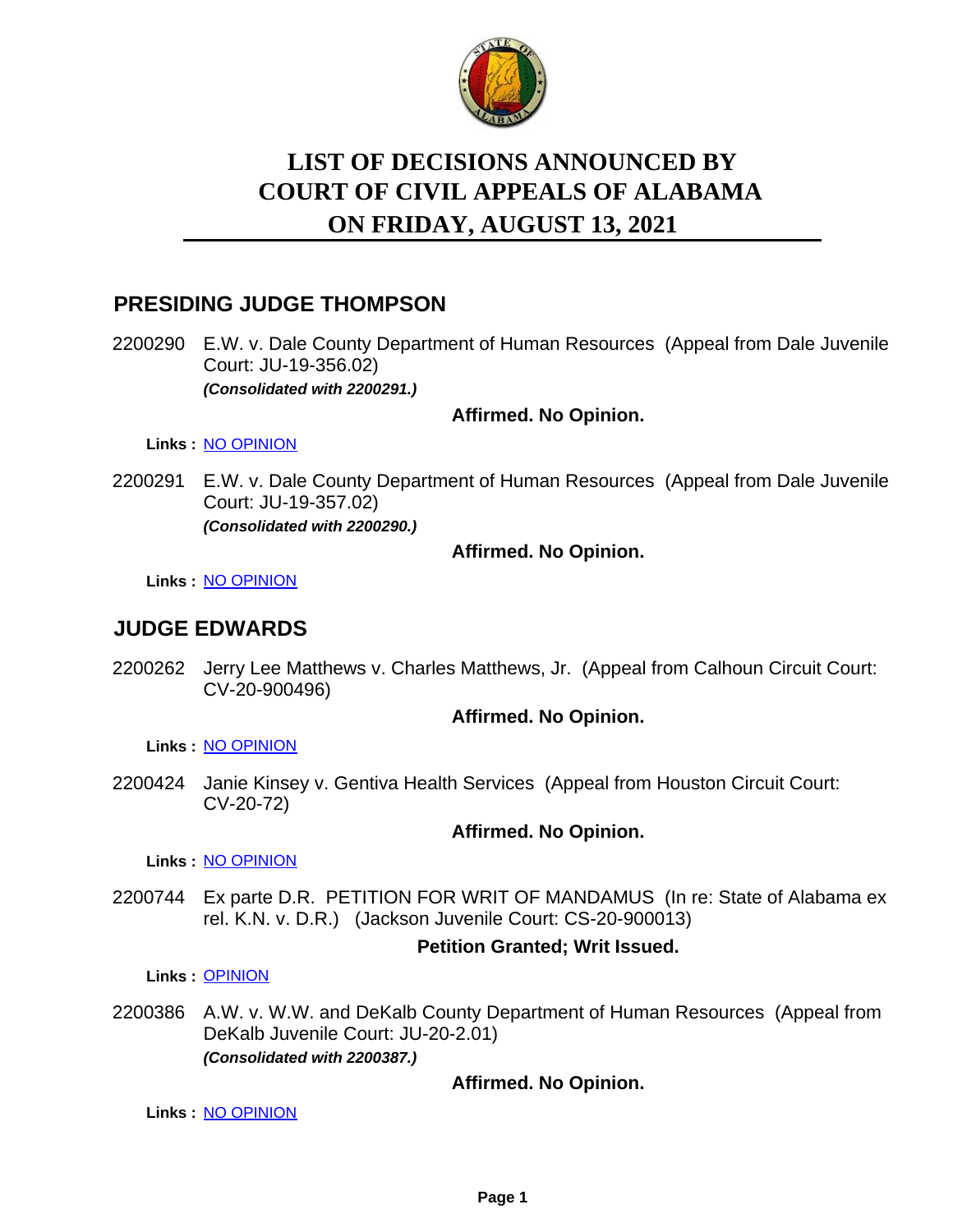2200387 A.W. v. W.W. and DeKalb County Department of Human Resources (Appeal from DeKalb Juvenile Court: JU-20-3.01) *(Consolidated with 2200386.)*

### **Affirmed. No Opinion.**

**Links :** [NO OPINION](https://acis.alabama.gov/displaydocs.cfm?no=1092156&event=64C0J8U5H)

### **JUDGE HANSON**

2190857 David Michael Keel v. Terri Tucker Keel (Jones) (Appeal from Tuscaloosa Circuit Court: DR-20-228.01)

### **Affirmed In Part; Reversed In Part; And Remanded.**

**Links :** [OPINION](https://acis.alabama.gov/displaydocs.cfm?no=1092151&event=64C0J8TFJ)

2200197 Martie Patton v. Alabama Credit Union Administration et al. (Appeal from Tuscaloosa Circuit Court: CV-15-900960) *(Consolidated with 2200198, 2200206.)*

### **Affirmed. No Opinion.**

**Links :** [NO OPINION](https://acis.alabama.gov/displaydocs.cfm?no=1092153&event=64C0J8TL5)

2200198 Tim Powell et al. v. Alabama Credit Union Administration et al. (Appeal from Tuscaloosa Circuit Court: CV-15-900960) *(Consolidated with 2200197, 2200206.)*

### **Affirmed. No Opinion.**

**Links :** [NO OPINION](https://acis.alabama.gov/displaydocs.cfm?no=1092153&event=64C0J8TL5)

2200206 John Dee Carruth v. Alabama Credit Union Administration et al. (Appeal from Tuscaloosa Circuit Court: CV-15-900964) *(Consolidated with 2200197, 2200198.)*

### **Affirmed. No Opinion.**

**Links :** [NO OPINION](https://acis.alabama.gov/displaydocs.cfm?no=1092153&event=64C0J8TL5)

### **ON REHEARING**

2190933 A.C. v. J.H. (Appeal from Clarke Juvenile Court: CS-19-900013.01)

### **Application For Rehearing Overruled.**

**Links :** [REHEARING ORDER](https://acis.alabama.gov/displaydocs.cfm?no=1092032&event=64B0NHKRS)

2190995 Ejikeme Amaku v. Nkechi U. Amaku (Appeal from Madison Circuit Court: DR-18-900623)

### **Application For Rehearing Overruled.**

**Links :** [REHEARING ORDER](https://acis.alabama.gov/displaydocs.cfm?no=1091707&event=6490XMCYD)